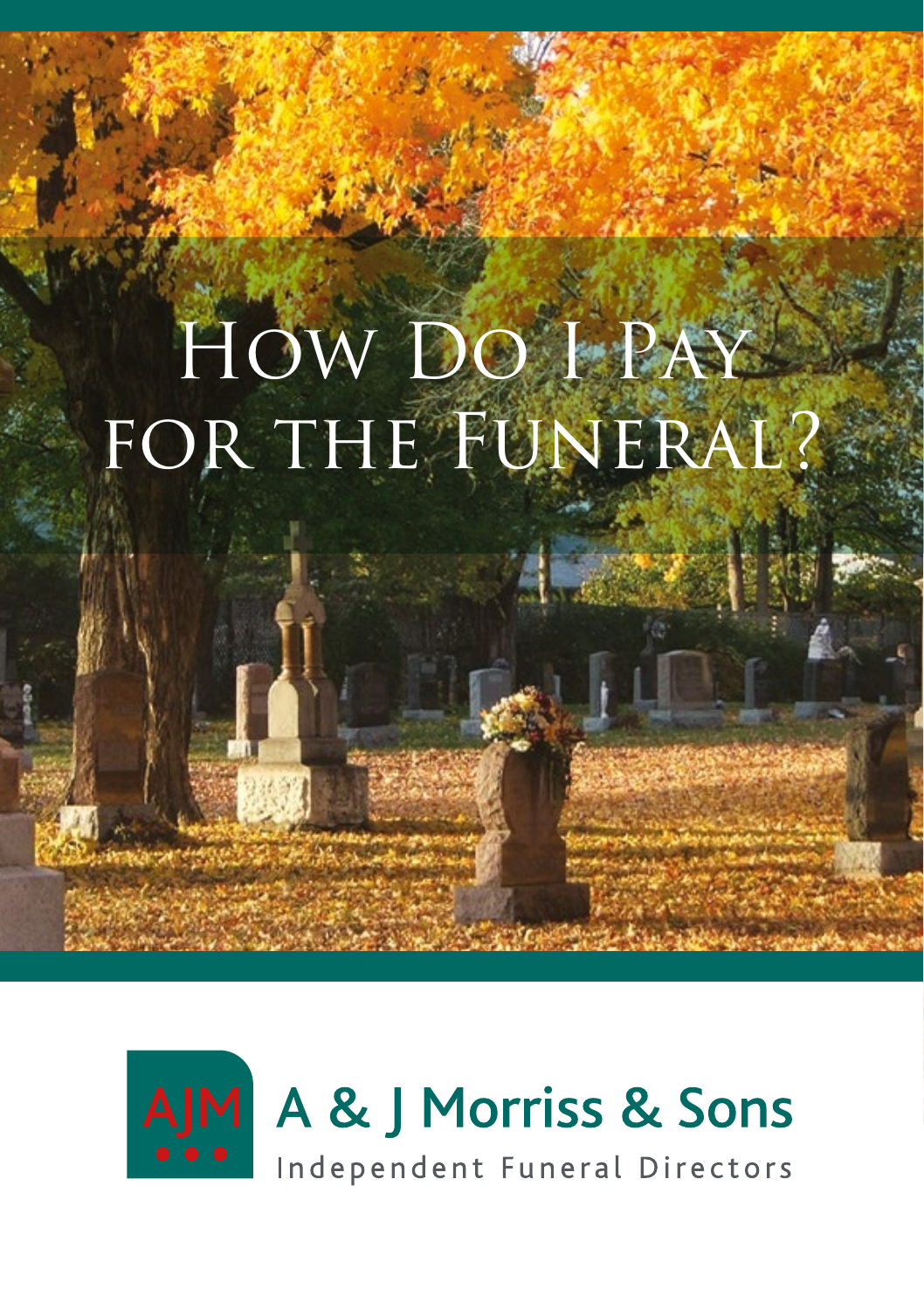### You are not alone

Funerals are expensive, so it should come as no surprise that many people struggle to find the money to pay for them. In the UK 1,640 people die every day. With 22% of the population officially living in poverty, that is 328 people on the breadline dying every day.

That is why A & J Morriss & Sons are committed to helping you and your family through this time. We understand that this is difficult enough without the added worry of financing the funeral.

Your funeral arranger will be happy to help you arrange a simple and respectful funeral service. They will be able to offer advice on ways to keep the expenses down, but still have a full and dignified service for your loved one. It may be that you can look at alternative, less traditional options which may be more personal than the traditional funeral service.

They will also help you contact organisations who may be able to help you with the cost of the funeral and provide you with a full breakdown of the costs of the funeral service to submit with your claim to the Department for Work and Pensions, Benevolent Funds, Charitable Organisations and Finance Companies.

Following the funeral we offer a full aftercare service including bereavement support groups and one-to-one bereavement counselling, free of charge. If you feel you would benefit from these services, please tell your funeral arranger, or call Christine on 020 8660 5547.

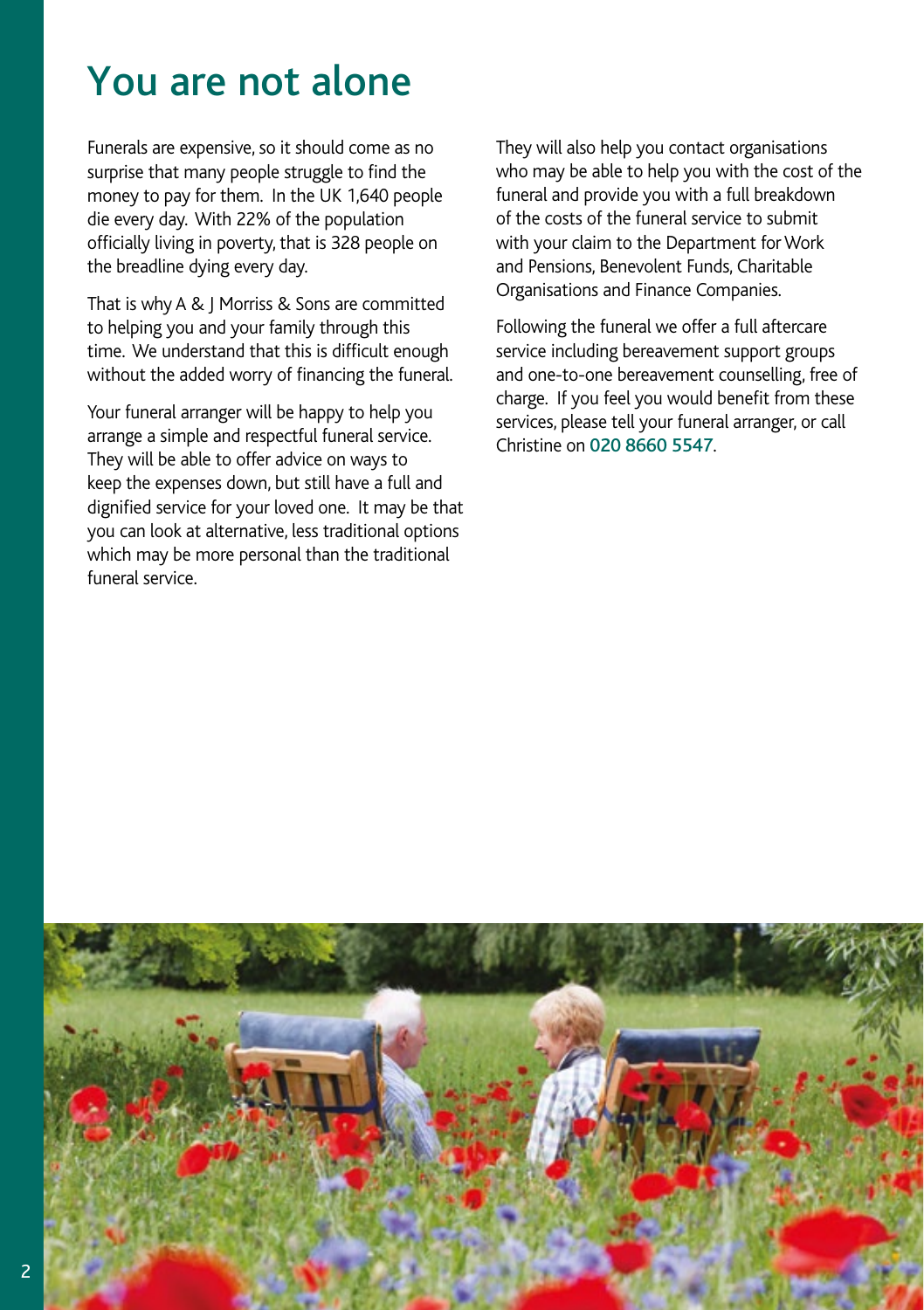# Introduction

Often people don't know how much a **funeral costs**, until it is time to arrange it for a loved one. At an already distressing time, this can put family and friends in a difficult position. Everyone wants to give their loved one the best possible send-off, but how do you pay for the funeral?

A & J Morriss & Sons provide many options to pay for a funeral. When making the funeral arrangements, your funeral arranger will provide you with a full, itemised estimate of costs for the funeral arrangements specified. The full amount shown on the estimate needs to be paid in full two days prior to the funeral to avoid it being postponed.

A full and final invoice, which may include any last-minute adjustments to the services such as additional flowers, extra staff required on the day or funeral running over 3 hours in duration or memorial pins, will be provided within 7 days after the funeral date, with the balance required within 14 days.

A & J Morriss & Sons appreciate that funerals can be expensive and present very real difficulties to families who have made no prior provision for such expenses.

Our friendly funeral arrangers are here to help and are willing to discuss ways of funding and paying for the funeral service. You will also find more information throughout this booklet.

- Payment from your own funds
- Payment from the Deceased's Estate
- Bereavement Support Payments
- Funeral Expenses Payment from the Social Fund
- Budgeting Loans
- Finance Plans
- Crowdfunding
- Grants
- Charitable Organisations
- Statutory Funerals
- Children's Funerals

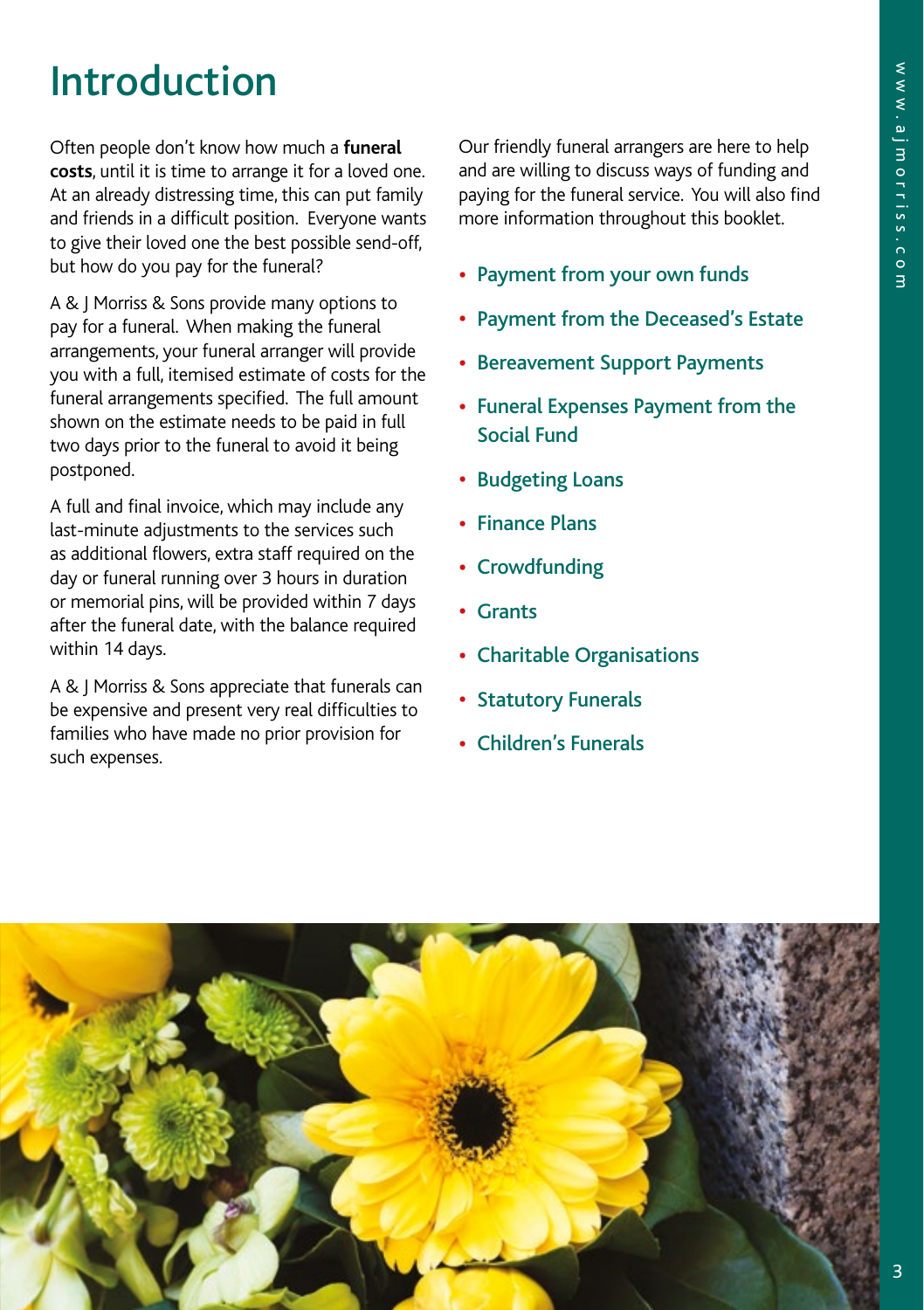### Payment from your own funds

Usually, the next of kin or executor is responsible for making and paying for the funeral arrangements for the deceased.

To make the process easy for our clients we have provided as many payment options as possible, which are listed below:

- By cash
- By cheque (made payable to A & J Morriss & Sons Ltd)
- By debit or credit card
- By bank transfer

We accept all major Credit cards and do not make an additional charge for card payments.

Please ask your funeral arranger for our bank details and the details to state on your remittance advice.

When payment is received, we will issue a receipt. Please retain this for your records.

If Letters of Administration or Probate procedures are required, you may need this to recoup the cost of the funeral from the Estate. We do have an inhouse probate advisor who can assist you with probate.

# Payment from the Deceased's Estate

Should there be funds within the deceased's bank or building society account, these funds can be used to pay for the funeral (or part if funds are less than the full cost of the funeral). By paying this way, the family do not have to pay from their own funds and there is the additional benefit that payments are removed from the deceased's estate for inheritance tax purposes.

You will need to provide the bank or building society with your funeral invoice from A & | Morriss & Sons, an original death certificate

and photographic ID. Most banks and building societies have special bereavement staff who can assist you.

Where a property is to be sold to cover funeral costs, Probate will be required. However, Probate can take several months to complete, so the funeral may need to be financed in another way until this is finalised. Your funeral arranger can put you in contact with our specialist Probate Advisor who will be happy to talk you through the process.

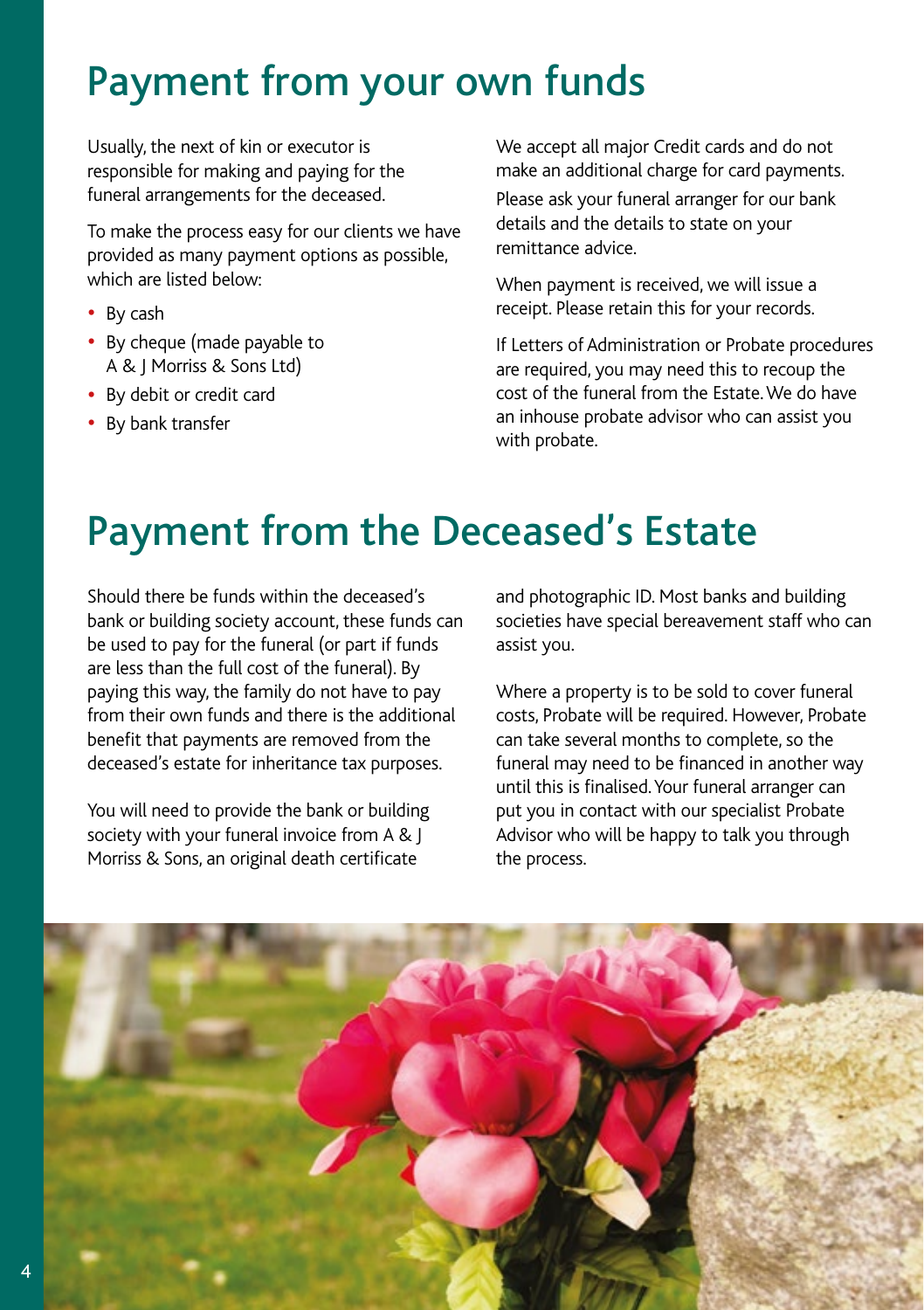# Bereavement Support Payments

You may be able to get Bereavement Support Payment if your husband, wife or civil partner has died under state pension age.

You could be eligible if your husband, wife or civil partner either:

- Paid National Insurance contributions for at least 25 weeks – it does not matter if you have not paid National Insurance contributions yourself.
- Died because of an accident at work or a disease caused by work

When they died you must have been:

- Under State Pension age
- Living in the UK or a country that pays bereavement benefits

You cannot claim Bereavement Support Payment if you're in prison, if you were divorced, your civil partnership was dissolved, or you were living with someone else when your husband, wife or civil partner died.

Bereavement Support Payment can be paid for up to 18 months from your husband, wife or civil partner's death but if you reach state pension age before the end of the 18 months, you will no longer qualify.

#### **How to claim**

The Department for Work and Pensions encourage applications to be done over the phone. They claim that any telephone request can be dealt with in about 10-15 minutes. Phone calls are free of charge, and our funeral arrangers can support you with this call.

Alternatively, the form can be accessed here:

#### *https://www.gov.uk/government/publications/ bereavement-support-payment-claim-form*

The phone number to use to make a new claim is: 0800 731 0139

#### **What you'll get**

Bereavement Support Payment consists of an initial lump sum payment of £2,500 (or, if you have children, £3,500) and a further 18 monthly instalments of £100 (or, if you're eligible for Child Benefit, £350).

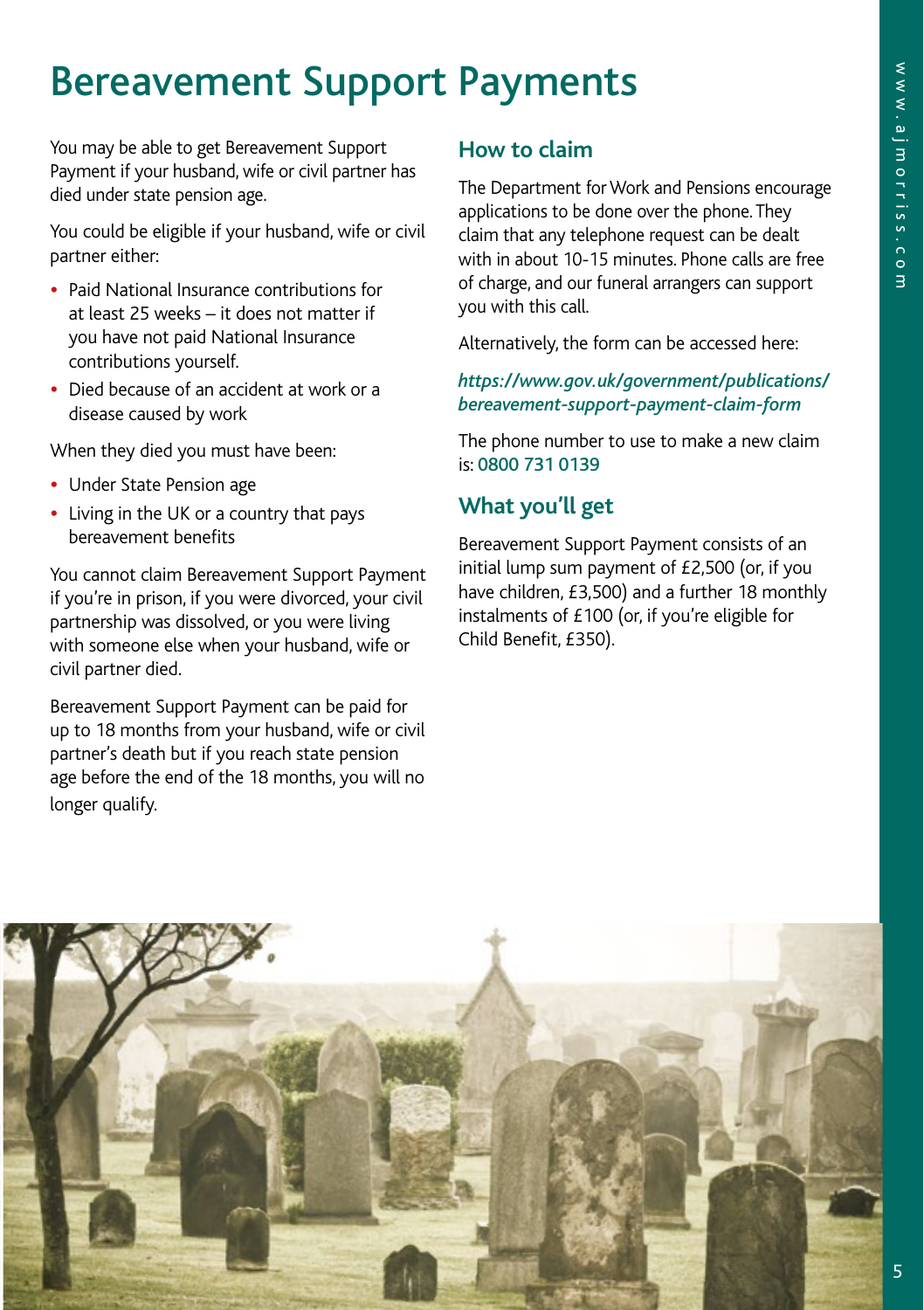### Funeral Expenses Payment from the Social Fund

If you are low on income and need help to pay for a funeral you're arranging, It may be possible for you to claim from the Department for Work and Pensions to assist towards funeral costs.

Making a claim can be a complex process and can leave people confused and frustrated at a very stressful time. That's why our funeral arrangers can help you contact the Department for Work and Pensions to discuss what you may be entitled to, and to guide you through the claims process.

The funeral payment from the social fund is available to people on qualifying benefits when there is no money from the family or the estate of the deceased. It used to cover the cost of a basic funeral. It now only covers around 37% of the overall bill.

You can apply for a funeral payment from the social fund if the following apply:

- You get certain benefits or tax credits
- You meet the rules on your relationship with the deceased
- You're arranging a funeral in the UK, the European Economic Area (EEA) or Switzerland

#### **Qualifying Criteria:**

You (or your partner) must be receiving one or more of the following:

- Income Support
- Income-based Jobseeker's Allowance
- Income-related Employment & Support Allowance
- Pension Credit
- Housing Benefit
- The disability or severe-disability element of Working Tax Credit
- Child Tax Credit
- Universal Credit

You might also be eligible if you're getting a Support for Mortgage Interest loan. You can also claim for a Funeral Expenses Payment if you have made an application for any of these benefits, but are still awaiting the outcome of your claim.

If you were responsible for a deceased child but not their parent, you can claim if the non-resident parent is receiving one or more of these benefits.

Where there is a close relative of the deceased that is not in receipt of benefits, your claim for a Funeral Expenses Payment may not be accepted.

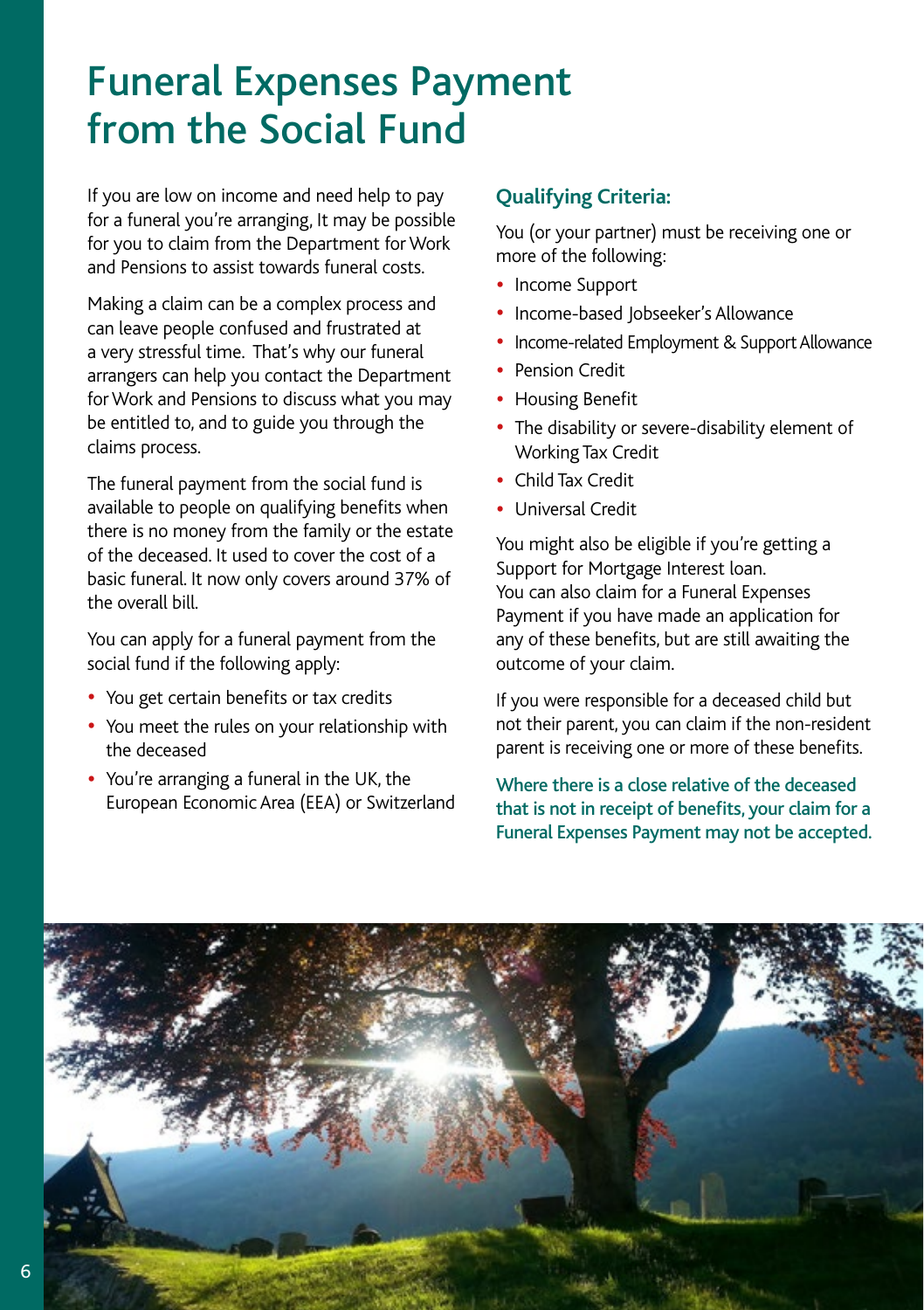#### **Rules on your relationship with the deceased**

You must be one of the following:

- The partner of the deceased when they died
- A close relative or close friend of the deceased
- The parent of a baby stillborn after 24 weeks of pregnancy
- The parent or person responsible for a deceased child who was under 16 (or under 20 and in approved education or training).

You might not get a Funeral Expenses Payment if another close relative of the deceased (such as a sibling or parent) is in work.

#### **How to claim**

The Department for Work and Pensions encourage applications to be done over the phone. They claim that any telephone request can be dealt with in about 10-15 minutes. Phone calls are free of charge, and our funeral arrangers can support you with this call.

Alternatively, the form can be accessed here:

#### *https://www.gov.uk/government/uploads/ system/uploads/attachment\_data/file/586398/ SF200-funeral-payment-claim-form.pdf*

The phone number to use to make a new claim is: 0800 731 0469 (Option 2)

The date of the funeral must be in place before the DWP will consider the application over the phone. The DWP won't deal with any claim until after the date of the funeral.

For enquiries about existing claims please call 0800 169 0140.

#### **What you'll get**

Funeral Expenses Payment can help to pay for some of the costs of the following:

- Burial fees for a particular plot
- Cremation fees, including the cost of the doctor's certificate
- Travel to arrange or go to the funeral
- The cost of moving the body within the UK, if it's being moved more than 50 miles
- Death certificates or other documents

You can also receive up to £700 towards funeral expenses such as funeral director's fees, flowers or the coffin. The payment will not usually cover all the costs of the funeral.

How much you get depends on your circumstances. This includes any other money that's available to cover the costs, for example from an insurance policy or the deceased person's estate.

If the deceased had a pre-paid funeral plan, you can only get up to £120 to help pay for items not covered by their plan.

Funeral Expenses Payment is paid into your bank, building society or credit union account if you've already paid for the funeral.

The money will be paid directly to the organiser of the funeral (for example, the funeral director) if you have not paid yet.

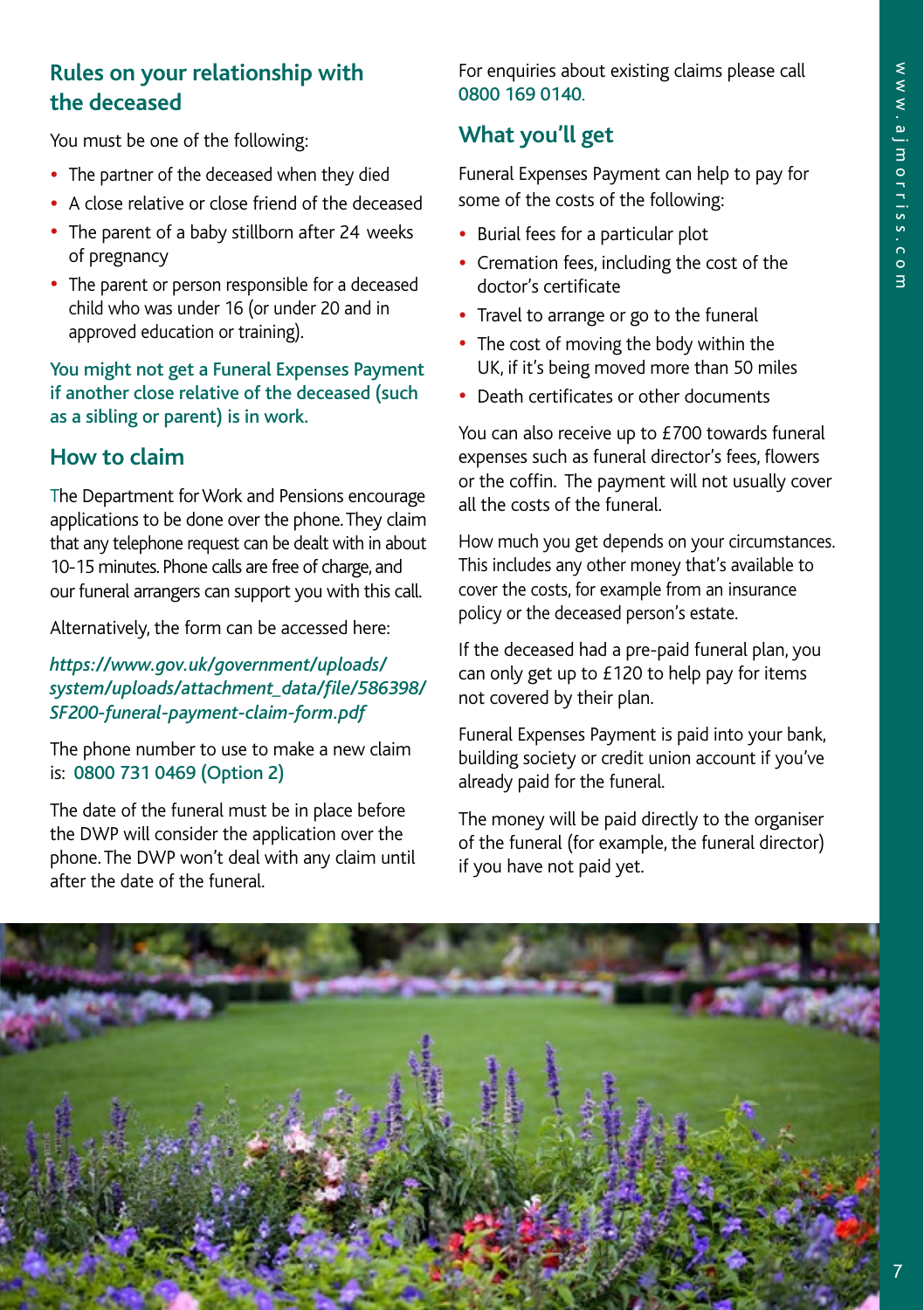# Budgeting Loan

A Budgeting Loan can help pay funeral costs. However, you are only eligible for a Budgeting Loan if you have been receiving one of the following benefits for at least 6 months:

- Income Support
- Income-based Jobseekers Allowance
- Income-related Employment and Support Allowance
- Pension Credit

If you moved from Universal Credit to Pension Credit then any time spent claiming Universal Credit will count towards the 6 months.

You cannot get a budgeting loan if:

- You are currently claiming Universal Credit (You can apply for a Budgeting Advance instead)
- You're involved in industrial action (for example a strike, walkout or lockout)
- You owe more than £1500.00 in Crisis or Budgeting Loans

#### **What you could get**

The lowest amount you can borrow is £100. You could get up to:

- £348 if you're single
- £464 if you have a partner

• £812 if you or your partner claim Child Benefit

How much you could get depends on whether you:

- Can pay the loan back
- Have savings of more than £1,000 (£2,000 if you or your partner are 63 or over)
- Are paying back an existing Budgeting Loan or Crisis Loan

A Budgeting Loan is interest free so you only pay back what you borrow.

The repayments will be taken automatically from your benefits. The amount you repay is based on your income - including any benefits you receive - and what you can afford.

After you apply for a Budgeting Loan, you'll get a letter telling you if you've been offered a loan. The letter explains how much your weekly repayments would be if you accept the loan.

You normally must repay the loan within 2 years (104 weeks). If you stop getting benefits, you'll need to arrange another way to repay.

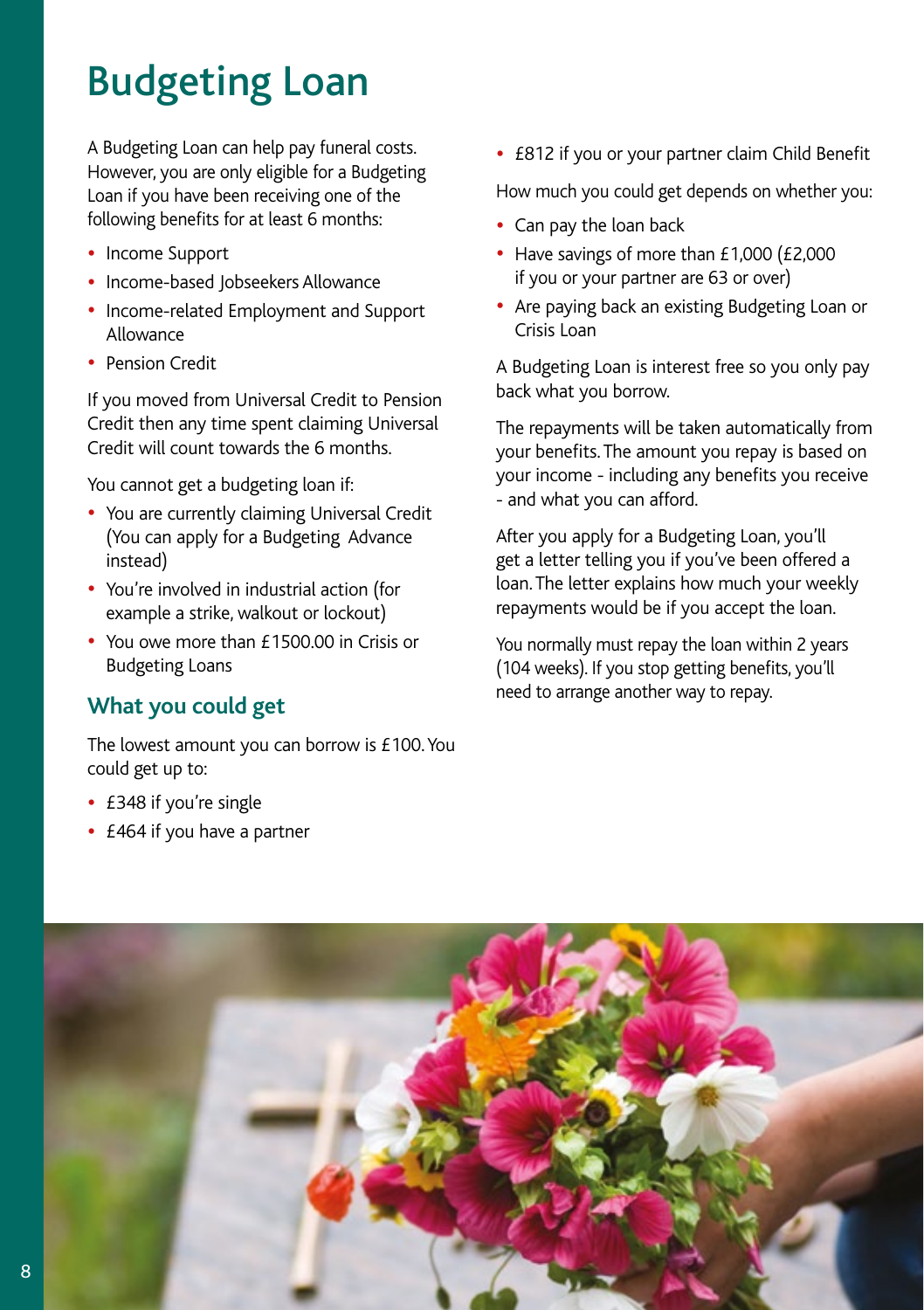### Finance Plans

A & J Morriss & Sons provide funeral finance via an agreement with an FCA regulated provider FuneralSafe Funeral Finance.

You can apply whilst making the funeral arrangements. Your funeral arranger can help you with the application. Upon a successful application you will receive a text message and an e-mail containing your loan agreement. If you are happy with everything in the loan agreement you can accept it via the link in the e-mail. Once you have accepted the agreement A & J Morriss & Sons are notified by FuneralSafe Funeral Finance, and all you need to do is make your agreed repayments.

FuneralSafe Funeral Finance will provide you with a personal online login account to manage your finance plan. Furthermore, they are able to offer

any support you may need in regard to the finance and its repayments.

The finance agreement is very flexible and transparent. Should you wish to settle the balance earlier than the agreement states, you can do so without penalty, and the interest charge will be adjusted to match the payment period.

You can apply for a loan between £500.00 and £7,500.00 to cover all or part of the funeral fees. Repayments can be made over 12-48 months.

Applications can be made via your arranger or by telephone to Funeral Safe Funeral Finance 0330 002 0875.

### Benevolent Funds and Charitable Organisations

Depending on where you and your family members work, you may find that additional help and support is available from specific benevolent funds. Benevolent funds can be linked to trades, unions, armed services, or even your location within the UK.

The purpose of a benevolent fund is to provide financial support and practical help during difficult times. Your funeral arranger has access to a full list of benevolent funds and organisations that may be able to aid you and how to apply.

Some benevolent funds have a fully online application process, whilst others require you to contact them to ask for an application form. Applying does not guarantee that you will be successful. In addition to financial support, benevolent funds are often able to assist with emotional and practical support.

There are a few charities who have funds to help with funeral costs, particularly those who have

died because of a specific illness. They each have their own specifications for who they can help and often will not be able to provide a grant for items that have already been paid for. It is therefore important to contact the charity as soon as possible to submit your application for assistance, and advise your funeral arranger that you have done so. Applying for a charitable grant does not guarantee that you will be successful.

Your funeral arranger has access to a database of benevolent funds and charitable organisations who may be able to assist you financially, practically or emotionally. Please don't hesitate to ask for details of organisations that may be appropriate to you. Alternatively, you can visit the website *www.turn2us.org.uk* which has a search function for charitable organisations and benevolent funds.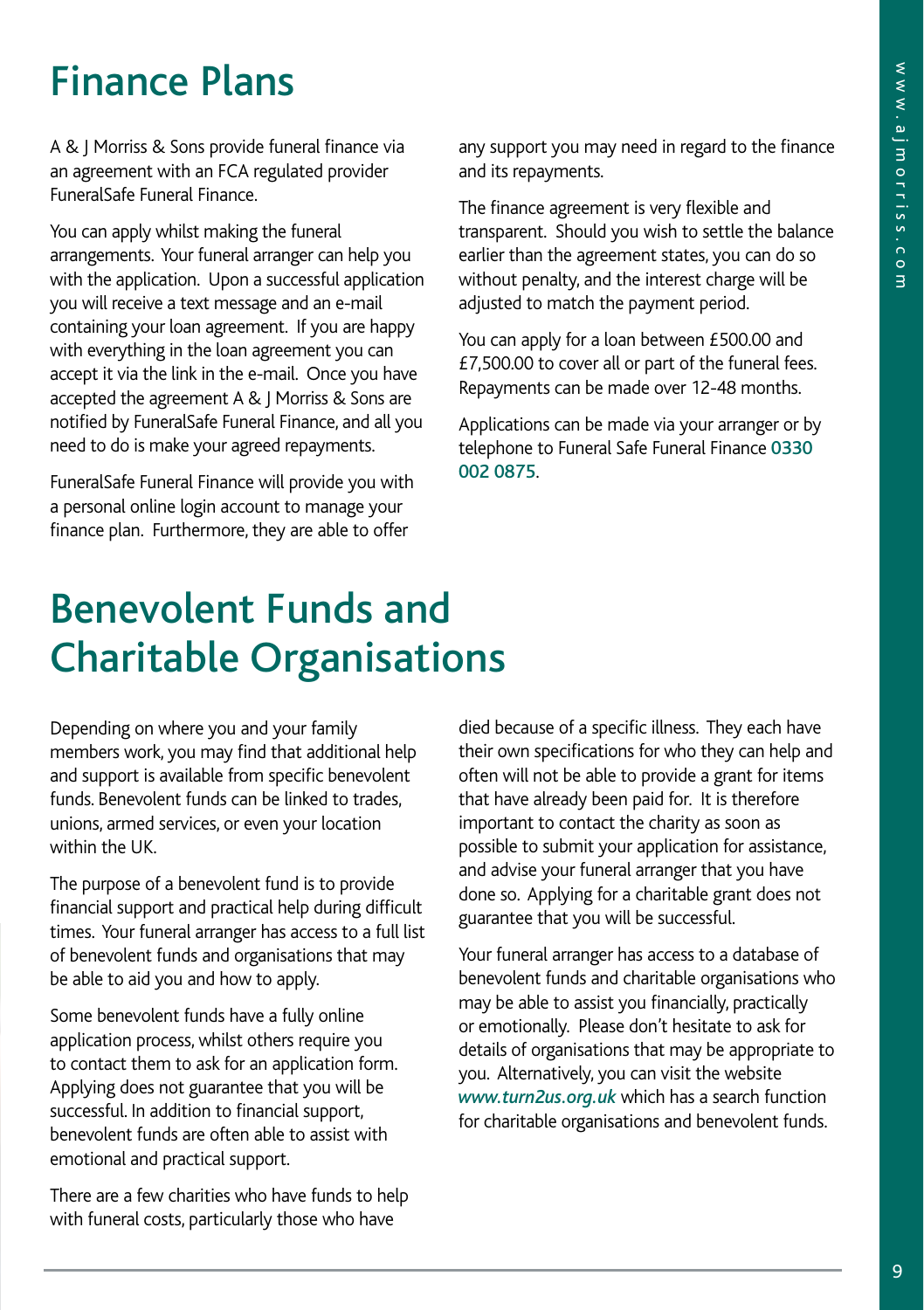# **Crowdfunding**

Crowdfunding is a way to raise money quickly by requesting donations from other people. It works by asking many people to contribute small amounts of money towards your cause. By using online functions and social media a very large number of people can be approached in a short amount of time.

People use crowdfunding to raise money for all sorts of causes. Paying for funerals is just one of these.

There are many different crowdfunding websites. The steps for setting up a crowdfunding page are similar across the different platforms and

generally include registering with the site, creating a description of the reason for your crowdfunding and uploading photographs. You will need to set a goal amount and a time scale for this to be achieved and provide your bank details so that you can receive the payments.

When researching it is best to check what commissions the website takes on donations, and whether there are additional fees for credit card payments. It is important to consider that crowdfunding has no guarantees of the amount that will be raised.

# Statutory Funerals

Some families find that, although there are insufficient finances available to cover a funeral arrangement, they are not entitled to a grant from the Social Fund, and are unable to get a finance package or alternative funding for the funeral. The deceased may even have no family to make the funeral arrangements.

Local authorities are required by law to arrange a 'statutory' or 'public health' funeral when no suitable arrangements have been made for a person in their area. The funeral, sometimes referred to as a 'Pauper's funeral' is typically arranged with a local funeral director and takes the form of a simple, no-frills funeral. If you and your family decide that this is the best option for you, and the person died at home or in a nursing home, please ask your funeral arranger for an application form. You will need to submit this to the Statutory Funeral Officer in the local authority in which the person died for the application to be considered. If the person died in hospital then you will need to speak to the hospital bereavement office for an application.

Submitting the application does not guarantee that it will be accepted. The Statutory Funeral Officer will need to investigate your exact circumstances, and those of the person who has died.

Public funeral costs are regarded as a civil debt and local authorities have up to three years to reclaim some, or all, of a public funeral's costs from the estate of the person who has died. The estate includes any money, savings or property that someone had, but does not include a house or personal things left to a widow, widower or surviving civil partner.

Each borough has a statutory funeral officer. To contact the officer for the borough of Croydon please contact Croydon Bereavement Service on 0208 684 3877.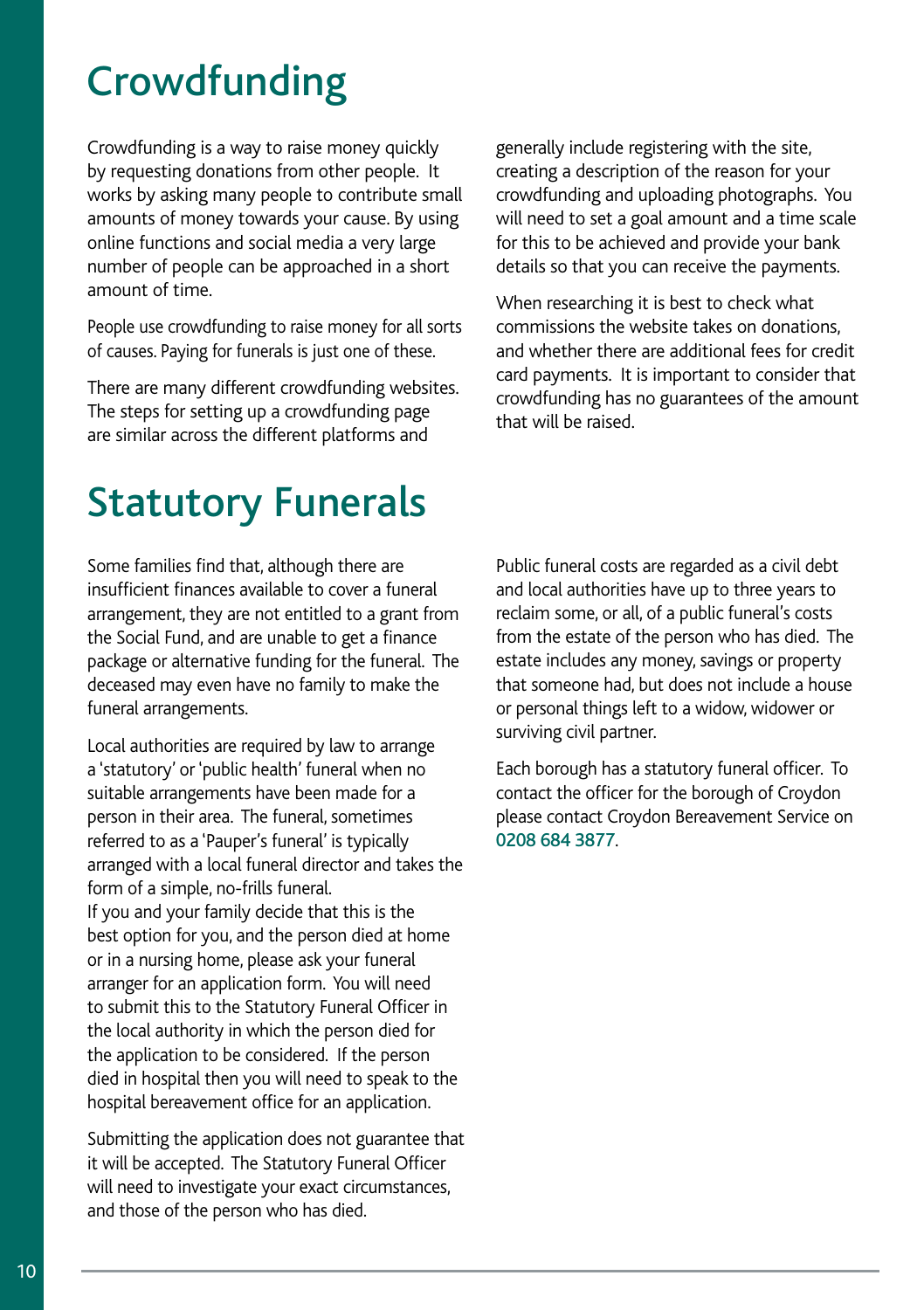# Children's Funerals

At A & J Morriss & Sons we understand that dealing with the death of a child is a devastating experience for any parent. In addition to the support we offer to all our families, we offer a simple funeral service free of charge for babies and children under the age of 18.

There may be charges for third-parties for the funeral service, and many of the methods above can be used to finance these and any extra services you may desire.

The government has recently introduced the 'Children's Funeral Fund' to ensure that fees for the burial or cremation of a child will be waived by all local authority crematoriums and cemeteries, and will instead be funded by the government.

The fund will also contribute up to £300.00 towards a coffin for the child, as well as cover any fees for the removal of implanted medical devices for a cremation, the completion of cremation certificates by a medical professional or the services of a third-party grave digger – where these are not claimed by the cemetery authority. They will also cover the cost of a suitable container for storing the child's cremated remains in a columbarium or similar if the urn supplied by the crematorium is unsuitable for this.

For additional items, such as flowers, orders of service, provision of additional vehicles etc, there are specific charitable organisations who can issue grants towards the cost of the funeral or a headstone. Your funeral arranger has access to a database of charitable organisations and benevolent funds who may be able to offer financial assistance at this time.